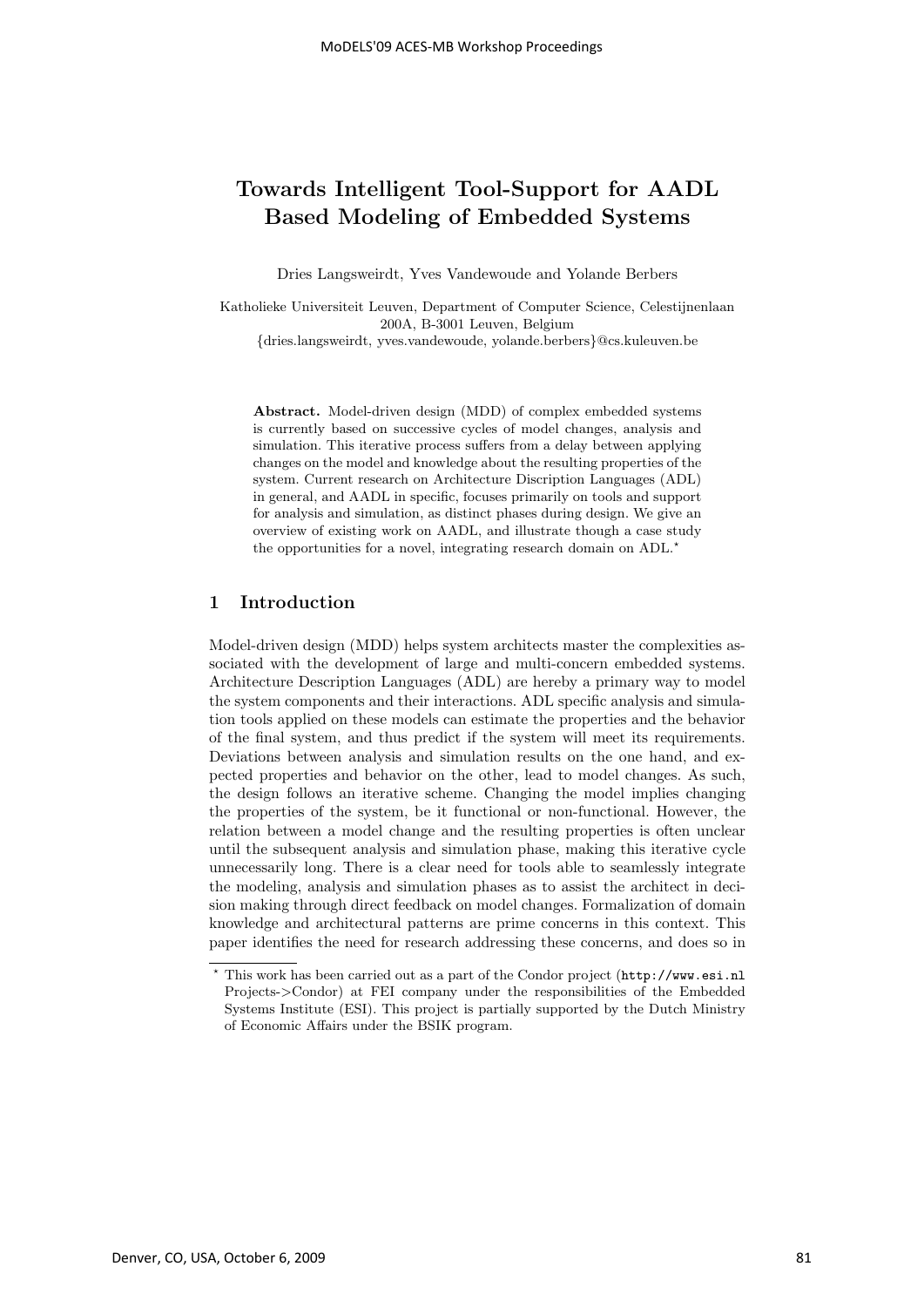the concrete context of the Architecture Analysis and Design Language (AADL) [1, 2] as a prime example of a Real-Time/Embedded (RT/E) ADL.

This paper is organized as follows. Section 2 gives an overview of the current work on AADL. Section 3 introduces an example used to pinpoint the current technical barriers, and is a first incite towards more intelligent tool-support. In section 4, we discuss our current ideas and provide a possible roadmap for future research. Conclusions are drawn in the final section.

# **2 Overview of current work on AADL**

Four research domains applicable to AADL are currently under active development: front-end processing, code generation, analysis and simulation. Figure 1 shows a classification of the most important initiatives, which are discussed next. OSATE [3] targets front-end processing and semantic checking of AADL models, with two possibilities to extend its capabilities into the analysis and simulation domain. First, plugins can be build on top of OSATE's functionality, allowing for custom analysis on OSATE resident models. Second, models can be exported in an XMI schema, which allows for analysis on the models by external tools. The TOPCASED [4] project integrates with OSATE to visualize the AADL models. Ocarina [5] is an Ada tool suite with the ability to generate the infrastructural code in Ada or C of a distributed, real-time and high-integrity application from an AADL specification. Ocarina links the generated applications with the high-integrity middleware libraries PolyORB-HI-Ada and -C, derived from the PolyORB [6] project. STOOD [7] offers the embedded engineer multiple modeling paradigms: UML2.0, HRT HOOD and AADL 1.0. Like Ocarina, STOOD generates Ada and C code from AADL models, but the generated applications are not distributed. Cheddar [8] is a framework for schedulabilty analysis. CPN-AMI [9] is a CASE environment able to analyze and simulate Petri-net based models. Both projects are independent of AADL, but provide a good example of how the aforementioned XMI scheme (together with appropriate model transformations) can bring external analysis tools to the AADL scene. ADeS [10] aims at behavioral simulation of AADL models. The goal is to implement the entire AADL Behavior Model Annex in the simulation kernel Jimex, but currently ADeS only implements a simple behavioral model on threads. In contrast, AADS [11] transforms a subset of AADL to SystemC for simulation. Building on the SCoPE [12] project, AADS is well suited for HW/SW co-design. Finally, [13] proposed execution of AADL models based on a translation to the synchronous languages Scade and Lustre.

Only minor integration between the different domains is noted. Intelligent integration of the available work to assist the system architect during the actual act of modeling is absent, and is why we suggest a fifth domain on design support (see figure 1). Intelligent in this context refers to the availability of formalized knowledge and patterns specific to the embedded domain. Reasoning algorithms could apply this knowledge on the concrete, but potentially incomplete, models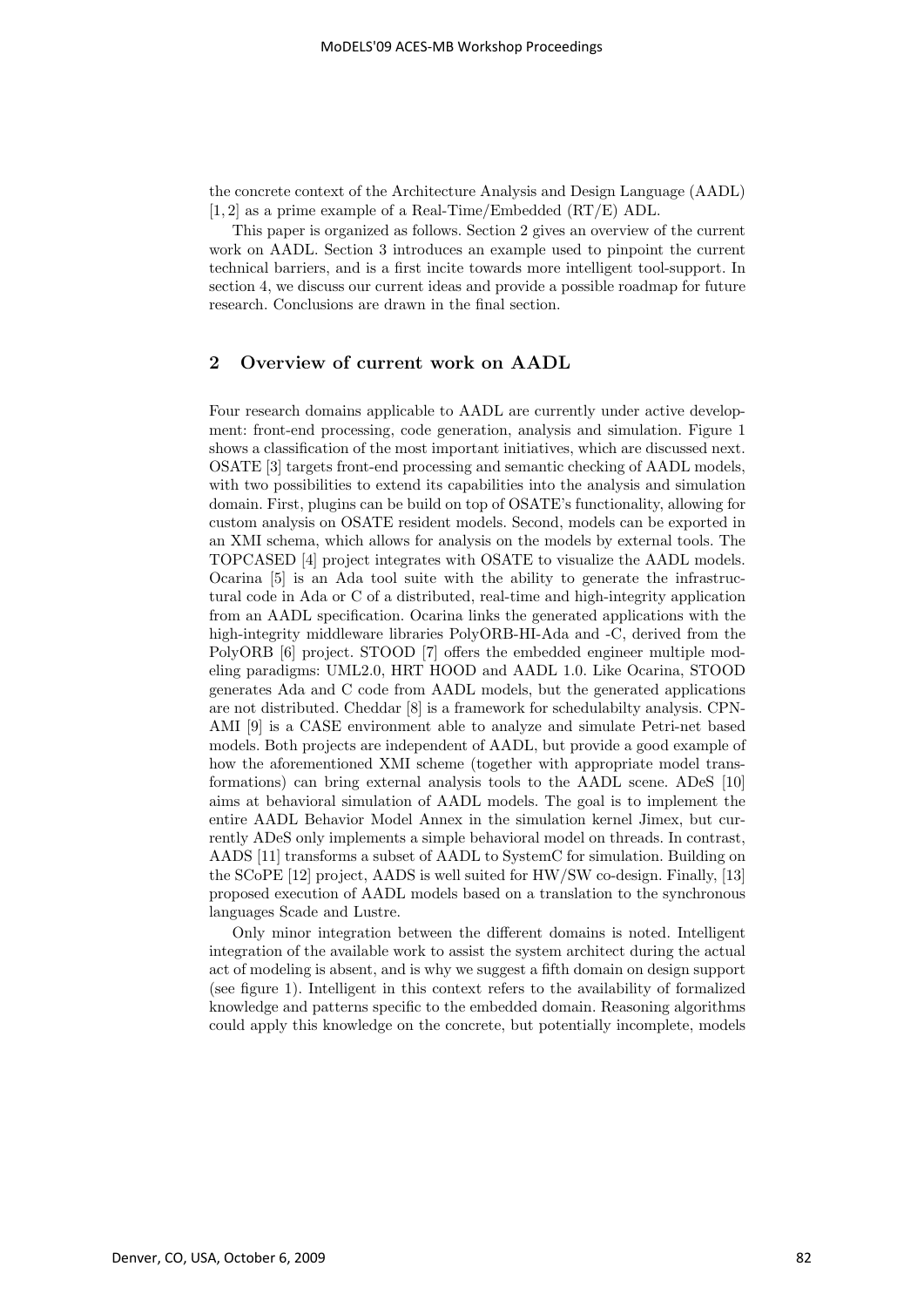

to deduct architectural suggestions, warnings and optimal properties. A more concrete discussion can be found under section 4.

Fig. 1: Overview of the four existing and proposed fifth domain on AADL.

# **3 Case Study**

We present the extension of an existing OSATE plugin as an illustration of more integrated modeling support. It also identifies current problems with analysis on unfinished, declarative AADL models.

#### **3.1 System Specification Versus Instantiation**

AADL differentiates between system specification and instantiation. A system is defined as completely instantiable if: "the system implementation being instantiated is completely specified and completely resolved". The tools presented in section 2 almost exclusively work on instantiated models, and thus complete with respect to the compositional and legality rules of AADL. They are incapable of gathering information from, and act on, declarative models.



Fig. 2: Automated model completion through bin-packing and scheduling from (a) the isolated thread set, to (b) the instantiable system implementation.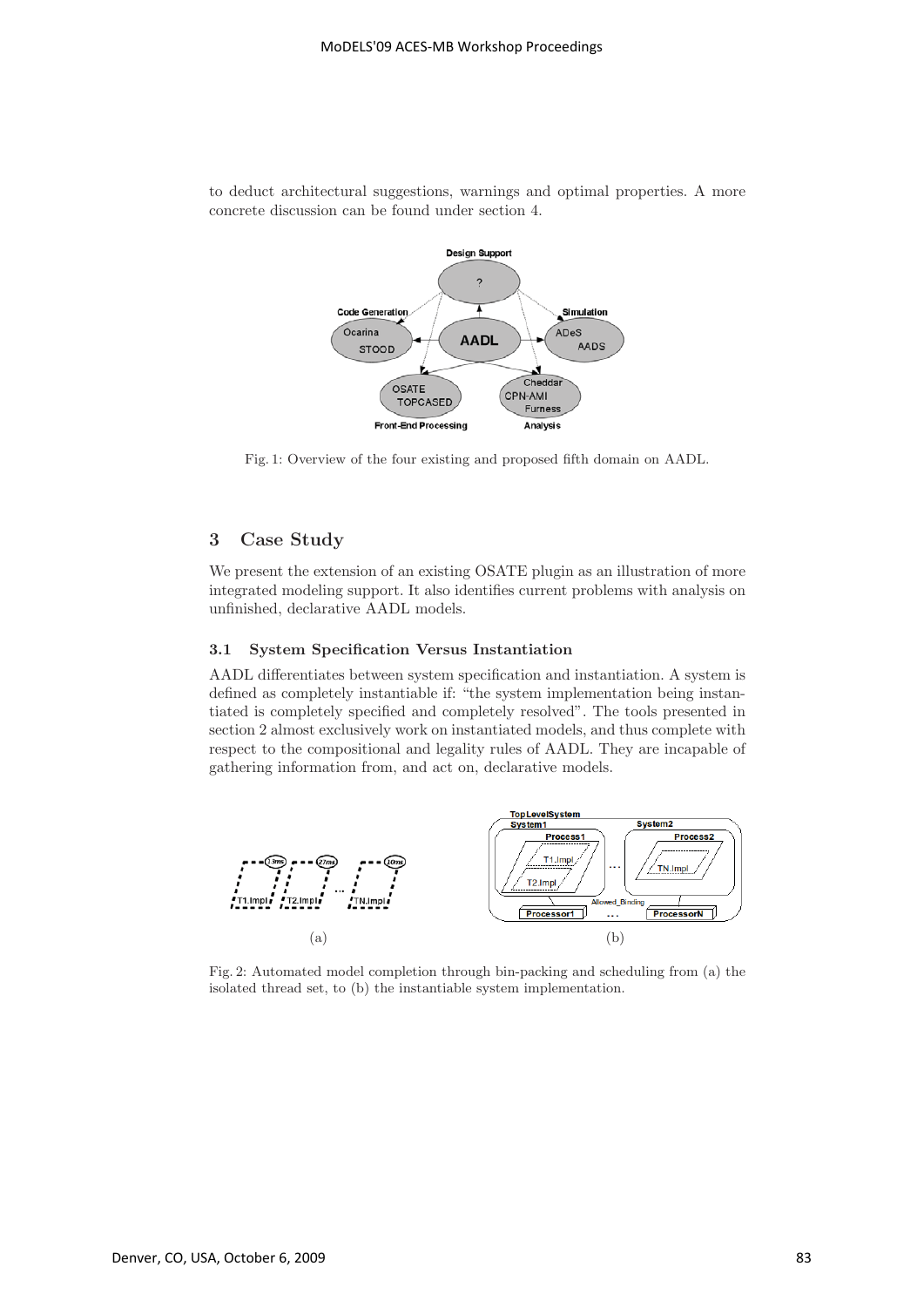#### **3.2 Automated Bin-packing and Scheduling**

The case study extends OSATE's bin-packing and scheduling plugin, which is an implementation of the work done on partitioned bin-packing algorithms by de Niz et al. [14, 15]. The plugin automates the assignment of threads to processors available in an instantiated AADL model. We extended the plugin to work on declarative models as well. Provided with a minimum of information (a thread set and its properties, with optionally a processor and/or bus used as templates), our plugin calculates the amount of needed processors and links to make the threads schedulable. The plugin then extends the declarative model bottom-up, based on the outcome of the analysis, to a completely instantiable model with bounded threads. This model transformation is illustrated in figure 2.

#### **3.3 OSATE Deficiencies and AADL Intricacies**

Although the case study is limited, we noted the following four interesting problems. First, the API of OSATE with respect to extensive manipulations of declarative models could be much improved upon. One example is the asymmetry between addition and removal of component types or implementations. For removal, the programmer needs to rely directly on the Eclipse Ecore infrastructure. Second, because of the AADL semantics, information can be scattered throughout the declarative model in complex ways. Instantiated models do not have this problem as such, because the relations between components are fixed and their properties can be referenced directly. Gathering information on the declarative model quickly results in multiple model scans, potentially leading to a scalability issue in the current OSATE implementation. Finally, two forms of ambiguity in the use of the AADL standard (first noted by Delanote in [16]) complicate the automated extension and analysis of an unfinished model. First, the legality rules are different for each component category, making component composition not only complex, but also ambiguous. For example, the model extension in the case study wraps each process in a separate system component. There are however multiple other legal ways with respect to the standard to complete the model, without the advantages of one approach over another being obviously clear. Second, there is no well defined relation between the analysis of certain system properties, and the AADL model properties needed to conduct it. With these relations being unclear, it becomes hard to discover missing information in the model.

# **4 Roadmap**

As mentioned in section 2, key to assisted modeling is formalization and embedding of domain specific knowledge and architectural patterns, together with appropriate reasoning algorithms, in the tools the system architect uses to construct ADL models. Concrete properties and interconnections of model components can as such be linked with corresponding analysis and simulation routines.